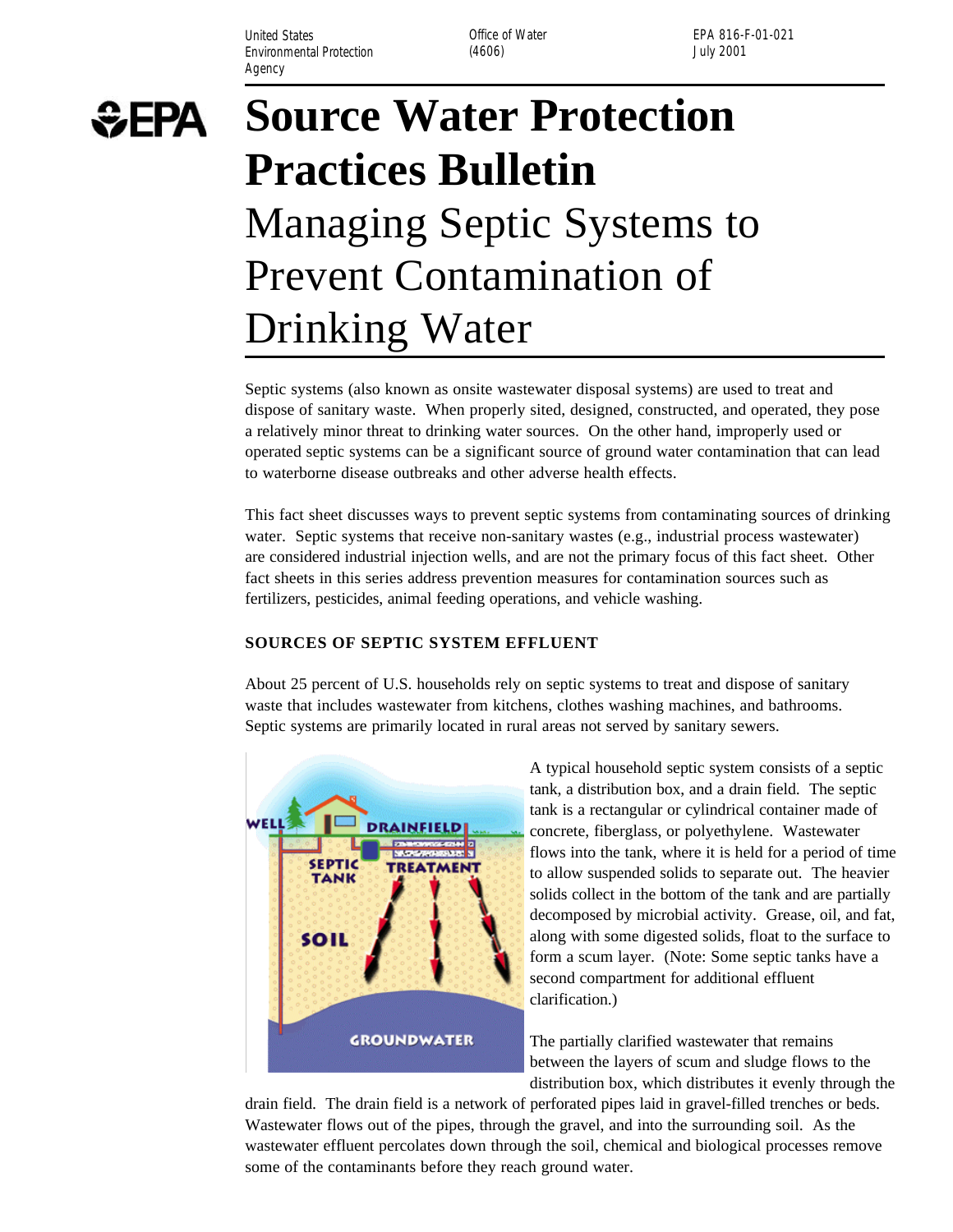Large capacity septic systems are essentially larger versions (with larger capacities and flow rates) of single family residential septic systems, but they may have more than one septic tank or drain field for additional treatment capacity. In some cases, an effluent filter may be added at the outlet of the large capacity septic tank to achieve further removal of solids. Many large systems rely on pumps rather than gravity to provide an even flow distribution into the drain field.

# **WHY IS IT IMPORTANT TO MANAGE SEPTIC SYSTEMS NEAR THE SOURCES OF YOUR DRINKING WATER?**

Septic systems are a significant source of ground water contamination leading to waterborne disease outbreaks and other adverse health effects. The bacteria, protozoa, and viruses found in sanitary wastewater can cause numerous diseases, including gastrointestinal illness, cholera, hepatitis A, and typhoid.

Nitrogen, primarily from urine, feces, food waste, and cleaning compounds, is present in sanitary wastewater. Consumption of nitrates can cause methemoglobinemia (blue baby syndrome) in infants, which reduces the ability of the blood to carry oxygen. If left untreated, methemoglobinemia can be fatal for affected infants. Due to this health risk, a drinking water maximum contaminant level (MCL) of 10 milligrams per liter (mg/l) or parts per million (ppm) has been set for nitrate measured as nitrogen. Even properly functioning conventional septic systems, however, may not remove enough nitrogen to attain this standard in their effluent.

### **AVAILABLE PREVENTION MEASURES TO ADDRESS SEPTIC SYSTEMS**

Septic systems can contribute to source water contamination for various reasons, including improper siting, poor design, faulty construction, and incorrect operation and maintenance. Most States and localities regulate siting, design, and construction of septic systems and only regulate operation and maintenance for large capacity septic systems. Some of the more widely used prevention measures are described below. Your local health department should be able to advise you on specific requirements for your community.

Please keep in mind that individual prevention measures may or may not be adequate to prevent contamination of source waters. Most likely, individual measures should be combined in an overall prevention approach that considers the nature of the potential source of contamination, the purpose, cost, operational, and maintenance requirements of the measures, the vulnerability of the source water, the public's acceptance of the measures, and the community's desired degree of risk reduction

#### *Siting*

Most jurisdictions have adopted, for septic systems, *minimum horizontal setback distances*  from features such as buildings and drinking water wells and *minimum vertical setback distances* from impermeable soil layers and the water table. Septic systems should be located a safe distance from drinking water sources to avoid potential contamination. Areas with high water tables and shallow impermeable layers should be avoided because there is insufficient unsaturated soil thickness to ensure sufficient treatment. *Soil permeability must be adequate*  to ensure proper treatment of septic system effluent. If permeability is too low, the drain field may not be able to handle wastewater flows, and surface ponding (thus contributing to the contamination of surface water through runoff) or plumbing back-ups may result. If permeability is too high, the effluent may reach ground water before it is adequately treated. As a result, alternative systems may be necessary in karst areas. Well-drained loamy soils are generally the most desirable for proper septic system operation. In making siting decisions, local health officials should also evaluate whether soils and receiving waters can absorb the combined effluent loadings from all of the septic systems in the area.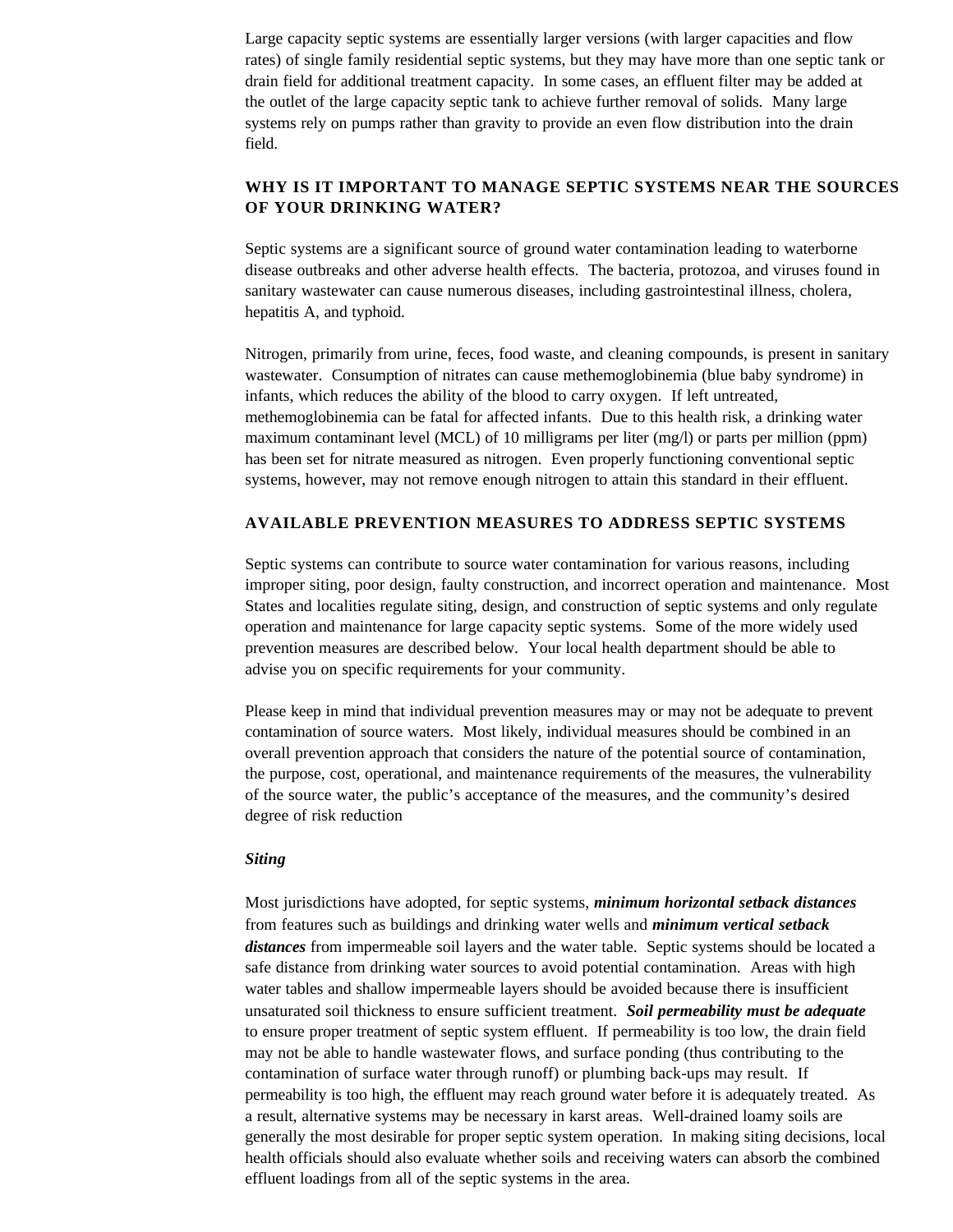#### *Design and Construction*

Septic tanks and *drain fields should be of adequate size* to handle anticipated wastewater flows. In addition, soil characteristics and topography should be taken into account in designing the drain field. Generally speaking, the lower the soil permeability, the larger the drain field required for adequate treatment. Drain fields should be located in relatively flat areas to ensure uniform effluent flow.



Effluent containing excessive amounts of grease, fats, and oils may clog the septic tank or drain field and lead to premature failure. The installation of *grease interceptors* is recommended for restaurants and other facilities with similar wastewater characteristics.

by a *licensed septic system* 

*installer* to ensure compliance with applicable regulations. The infiltration capacity of the soil may be reduced if the soil is overly compacted. Care should be taken not to drive heavy vehicles over the drain field area during construction or afterward. Construction equipment should operate from upslope of the drain field area. Construction should not be performed when the soil is wet, or excessive soil smearing and soil compaction may result.

#### *Operation and Maintenance*

Proper operation and maintenance of septic systems is perhaps the most crucial prevention measure to preventing contamination. Inadequate septic system operation and maintenance can lead to failure even when systems are designed and constructed according to regulation. Homeowners associations and tenant associations can play an important role in educating their members about their septic systems. In commercial establishments such as strip malls, management companies can serve a similar role. Septic system owners should continuously monitor the drain field area for signs of failure, including odors, surfacing sewage, and lush vegetation. The septic tank should be *inspected annually* to ensure that the internal structures are in good working order and to monitor the scum level.

Many septic systems fail due to hydraulic overloading that leads to surface ponding. Reducing wastewater volumes through *water conservation* is important to extend the life of the drain field. Conservation measures include using water-saving devices, repairing leaky plumbing fixtures, taking shorter showers, and washing only full loads of dishes and laundry. Wastewater from basement sump pumps and water softeners should not be discharged into the septic system to minimize hydraulic load. In addition, surface runoff from driveways, roofs, and patios should be directed away from the drain field.

If an excessive amount of sludge is allowed to collect in the bottom of the septic tank, wastewater will not spend a sufficient time in the tank before flowing into the drain field. The increased concentration of solids entering the drain field can reduce soil permeability and cause the drain field to fail. Septic tanks should be pumped out every two to five years, depending on the tank size, wastewater volume, and types of solids entering the system. Garbage disposals increase the volume of solids entering the septic tank, requiring them to be pumped more often.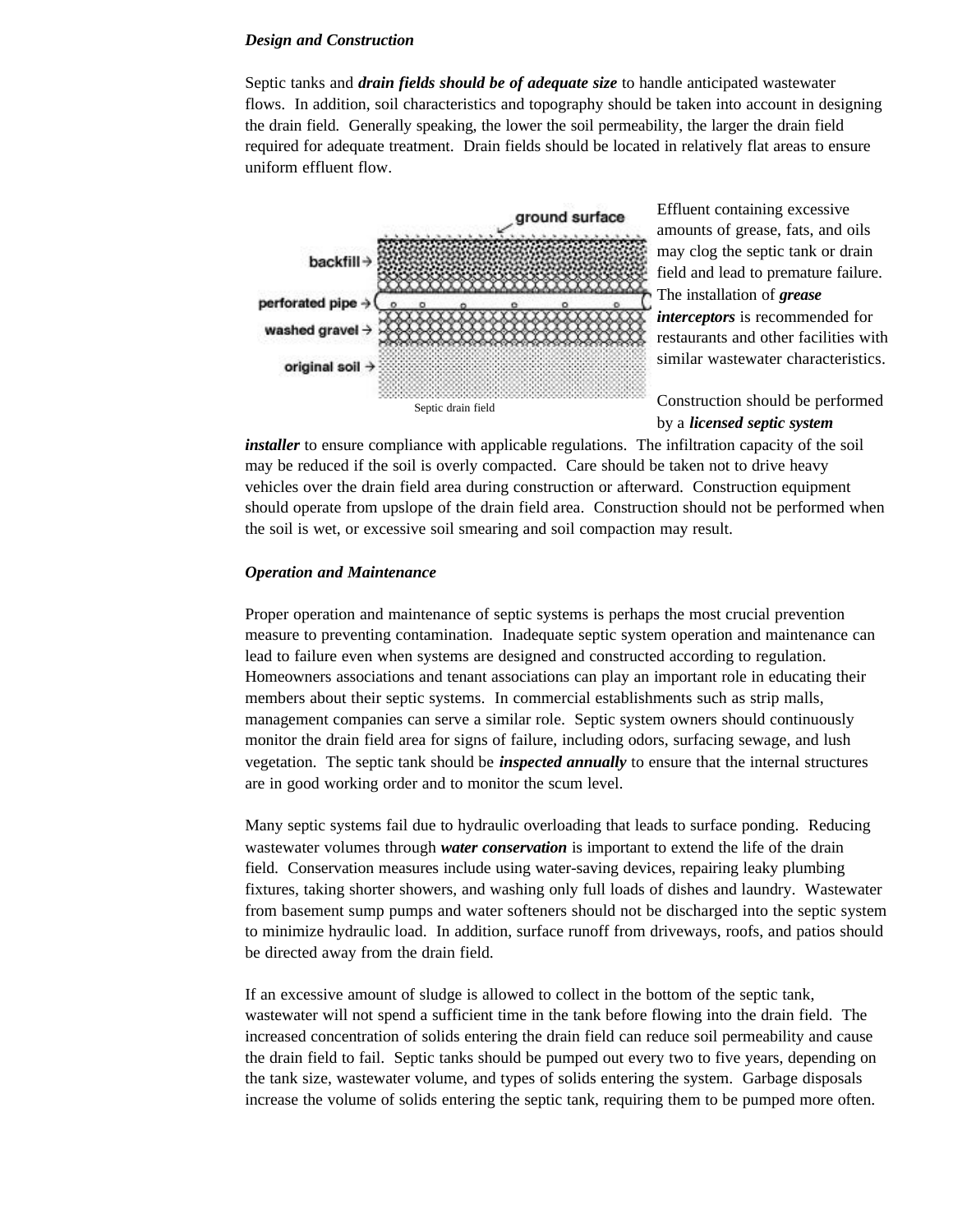Household chemicals such as solvents, drain cleaners, oils, paint,



pharmaceuticals, and pesticides can interfere with the proper operation of the septic system and cause ground water contamination. Homeowners should take advantage of *local hazardous waste collection programs* to dispose of these

wastes whenever

possible. Grease, cooking fats, coffee grounds, sanitary napkins, and cigarettes do not easily decompose, and contribute to the build-up of solids in the tank. The use of additives containing yeast, bacteria, enzymes, and solvents has not been proven to improve the performance of septic systems, and may interfere with their normal operation. Bacterial "starters" are not necessary because a wide range of bacteria are normally present in sewage entering the tank. Additives containing solvents or petrochemicals can cause ground water contamination.

Vehicles and heavy equipment should be kept off the drain field area to prevent soil compaction and damage to pipes. Trees should not be planted over the drain field because the roots can enter the perforated piping and lead to back-ups. Last, any type of construction over the drain field should be avoided. Impervious cover can reduce soil evaporation from the drain field, reducing its capacity to handle wastewater.

#### **FOR ADDITIONAL INFORMATION**

For information on septic system regulations in your community, contact your state or local health department. The information sources below contain information on measures to prevent septic system failures. All of the documents listed are available free of charge on the Internet.

Numerous documents on septic systems are available for download from U.S. Department of Agriculture Cooperative State Research, Education, and Extension Service State Partners. Links to the various State Partners can be found at http://www.reeusda.gov/1700/statepartners/usa.htm. Several examples of these documents are presented below:

Bicki, T.J. and D.G. Peterson. "Septic Systems: Operation and Maintenance of On-site Sewage Disposal Systems." *Land and Water: Conserving Natural Resources in Illinois*, Number 15, Cooperative Extension Service, University of Illinois at Urbana-Champaign. Retrieved February 26, 2001 from the World Wide Web: http://web.aces.uiuc.edu/vista/pdf\_pubs/SEPTIC.PDF.

Hiller, Joe and Andrea Lewis. (October 1994). *Septic System Failure: What To Do*. University of Wyoming Cooperative Extension Service. B-1007. Retrieved February 27, 2001 from the World Wide Web: http://www.uwyo.edu/ag/ces/PUBS/Wy1007.pdf.

Hiller, Joe and Andrea Lewis. (October 1994). *Septic System Maintenance*. University of Wyoming Cooperative Extension Service. B-1008. Retrieved February 26, 2001 from the World Wide Web: http://www.uwyo.edu/ag/ces/PUBS/Wy1008.pdf.

Porter, E., R. Rynk, K. Babin, and B.N. Burnell. *Care and Maintenance of Your Home Septic System.* University of Idaho College of Agriculture, Cooperative Extension System. CIS 1027. Retrieved February 27, 2001 from the World Wide Web: http://info.ag.uidaho.edu/Resources/PDFs/CIS1027.pdf.